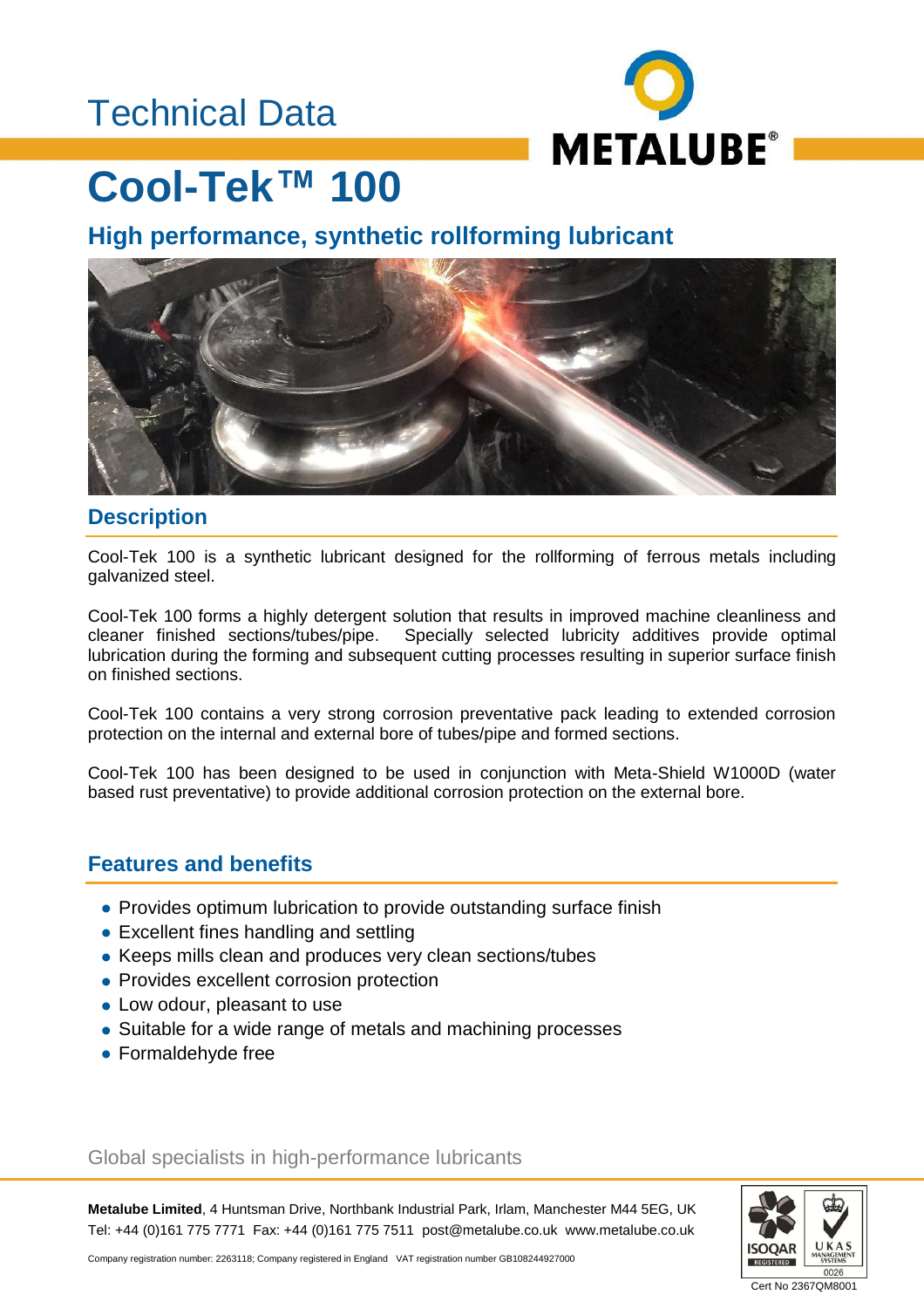### Technical Data



# **Cool-Tek™ 100**

#### **Recommended instructions for use**

Prior to filling sumps with Cool-Tek 100 emulsion always clean the system using \*Troyshield FF5 system cleaner or equivalent to ensure that any previous biological contamination is eliminated.

Cool-Tek 100 concentrate should be added to water (never add water to concentrate). For the initial fill water with a hardness of approximately 100ppm  $CaCO<sub>3</sub>$  should be used. Low hardness water should be used for top-up of the emulsion (demineralised water where available).

Top-up of the concentrate should be done often to maintain the additive levels required for performance.

\*Troyshield is a trademark of Troy Corporation

#### **Dilution range**

Cool-Tel 100 is designed to be used in the dilution range 1.5 to 10%. Optimum concentration is 3%.

The specific dilution required will depend on the type and gauge of the metal, speeds, water conditions etc. Please consult Metalube for guidance.

As a general rule harder alloys, higher speeds and harder water require a higher concentration.

#### **Concentration monitoring**

Solution concentration is generally measured using a refractometer measuring on the Brix scale.

To obtain the actual concentration multiply the refractometer reading by the correction factor 1.42

| e.g. | Refractometer reading | $= 2.7$    |
|------|-----------------------|------------|
|      | Correction factor     | X 1.42     |
|      | Actual dilution       | $= 3.83\%$ |

#### **Pack sizes**

Cool-Tek 100 is available in 1000 litre IBC, 205 litre drums or 20 litre containers.

#### Global specialists in high-performance lubricants

**Metalube Limited**, 4 Huntsman Drive, Northbank Industrial Park, Irlam, Manchester M44 5EG, UK Tel: +44 (0)161 775 7771 Fax: +44 (0)161 775 7511 post@metalube.co.uk www.metalube.co.uk



Company registration number: 2263118; Company registered in England VAT registration number GB108244927000

Cert No 2367QM8001